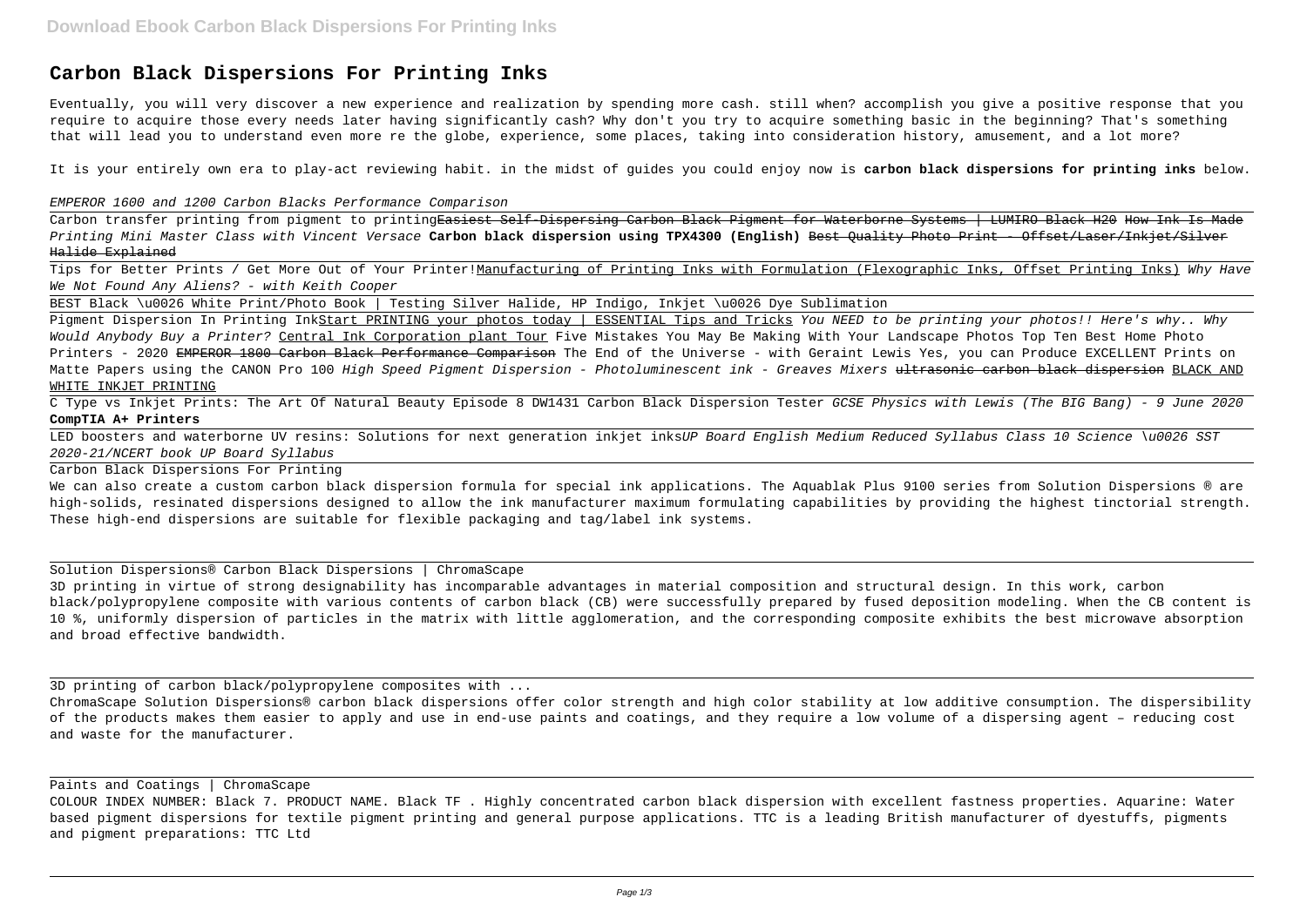## **Download Ebook Carbon Black Dispersions For Printing Inks**

#### Carbon Black Suppliers UK

AURASPERSE ® Carbon Black W-7012. AURASPERSE. Carbon Black W-7012. AURASPERSE Carbon Black W-7012 pigment dispersion enables customers to realize the full benefits of high-quality organic and inorganic colorants in water-based and/or emulsion systems. The high pigment content make it ideally suited for in-plant tinting operations.

## AURASPERSE® Carbon Black W-7012 | BASF As a carbon black dispersant, Borchi ® Gen 0451 is known for providing high jetness, or an enhanced jet black color, in pigments. High jetness is primarily caused by three wetting mechanisms within the solution: hydrogen bonding, polarized groups, and an electron rich body attracted to carbon black and organic pigments.

Carbon Black Dispersant | Dispersing Agent | Borchi® Gen 0451 Oil based carbon black dispersions designed for offset printing inks – heatset and sheetfed processes – provided in a variety of tint strengths, shade and performance properties. Showing 1 to 9 of 9 entries

We are committed to delivering technology innovations that enable black and color dispersion solutions for our customers. CAB-O-JET ® 400, 450C, 465M, 470Y and 480M inkjet pigment dispersions are high performance products that offer formulation flexibility for inkjet ink developers. Our products can provide outstanding step-change "on-paper" performance on plain paper in the areas of optical density, paper independence, print durability, intercolor bleed and waterfastness.

### Pigment Dispersions - DyStar

Black Shield aqueous resistive black dispersion. Carbon Black 7: Acrylic: Black Shield Aq. Black Dispersion 6C11B15880 Black Shield aqueous med-high jet gloss black dispersion. Carbon Black 7: Acrylic: Black Shield Aq. Black Dispersion 6C11B16081: Black Shield aqueous high jet black dispersion. Carbon Black 7: Surfactant blend: Black Shield Aq.

#### Black Shield™ Aqueous Dispersion - DyStar

#### Inkjet Pigment Dispersions | Cabot Corporation

Inkjet pigment dispersions are used for desktop and commercial products, as well as custom ink formulations for commercial applications. Our inkjet colorant product line, founded in 1996, is the market leader for aqueous pigment dispersions utilized in the desktop inkjet market. Our exceptional competency in carbon black surface modification has underpinned our success, and we continue to leverage decades of fine particle technology expertise to deliver a range of high-performance pigment ...

#### Inkjet Colorants & Inks - Cabot Corporation

4. Carbon Black Dispersion Carbon properties influence ink performance. For example, the smaller particle size increases blackness, tint, UV protection and absorption, electrical conductivity. The higher structure could reduce blackness and tint, and improve dispersibility. It increases vehicle demand and viscosity as well as electrical conductivity.

Ink Manufacturing and the Dispersion of Pigment into ... Dispersions, Carbon Black. YOU SEARCHED BY... Pigments; Dispersions; Dispersions, Carbon Black; Remove all. SEARCH BY... Country. Germany (1) India (1) Italia (1) United Kingdom (1) United States (20) Featured Companies. ... Foster Printing Adds Koenig & Bauer Rapida 164 Six-Color Press